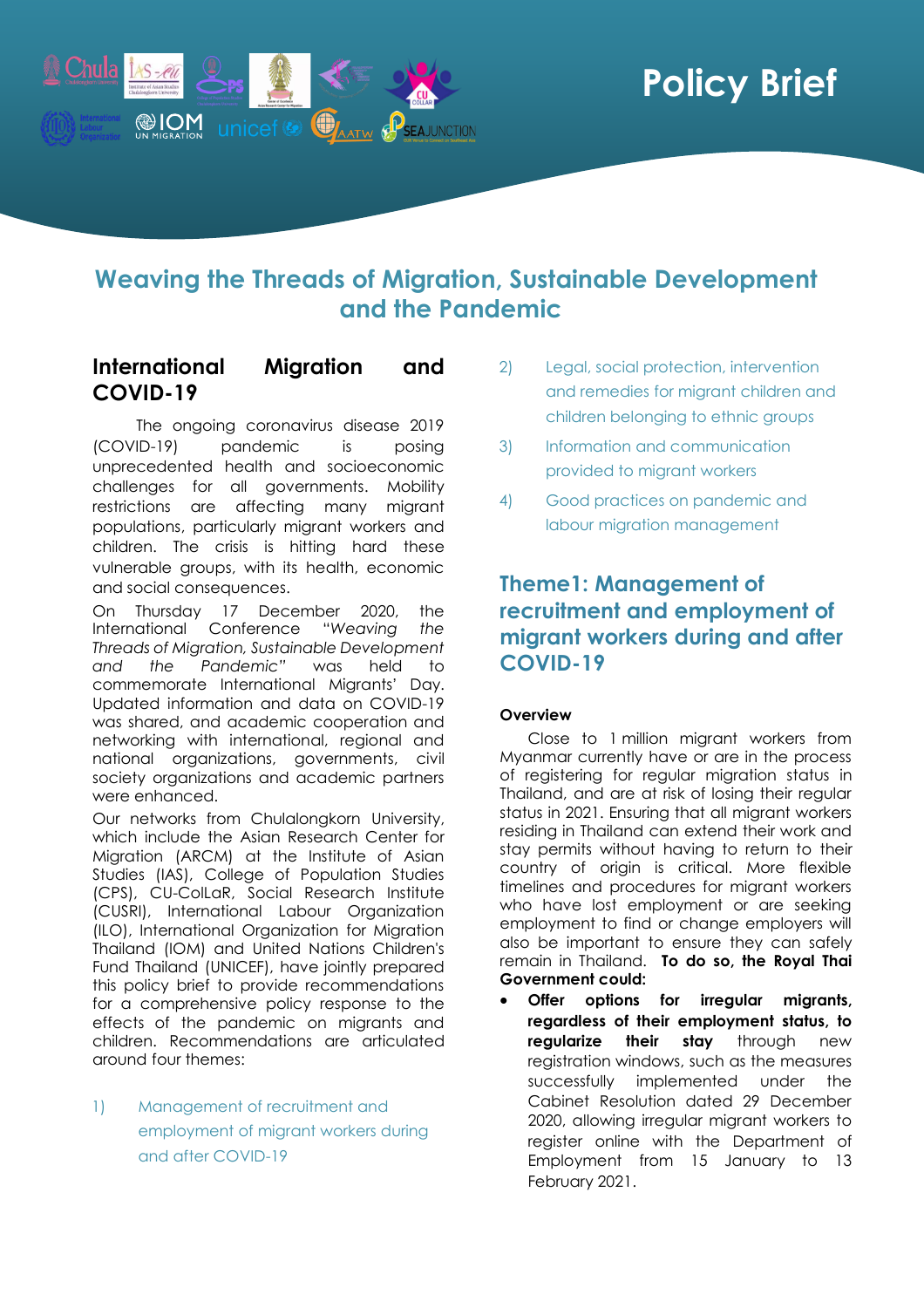• **Consider ways to reduce or eliminate worker-borne costs associated with registration**, including through employer or government subsidies to cover the costs of additional COVID-19 screening requirements. The United Nations Migration Network Working Group, a network of UN agencies chaired by IOM and aimed to ensure effective, timely and coordinated system-wide support to Member States in implementing the Global Compact for Safe, Orderly and Regular Migration, which Thailand joined the International Community in adopting, can support the Government to identify ways to remove costs, as these are a barrier to the regularization of migrant workers, particularly of the most vulnerable.

#### **Recruitment**

- **Simplify existing bilateral agreements between Thailand and neighbouring countries** (Cambodia, Lao People's Democratic Republic and Myanmar) to decrease cost and time and increase safety and accessibility, thus encouraging migrants to engage in regular migration after the COVID-19 pandemic.
- **Promote information sharing** among neighbouring governments by increasing cooperation with relevant authorities in neighbouring countries to share nonsensitive information on irregular crossings. Promote multi-stakeholder consultative dialogue between private, public and civil society actors to effectively develop inclusive labour migration policy, thus improving border control and mitigating unethical recruitment risks.
- **Ensure that fees related to recruitment and redeployment, including additional costs for COVID-19 testing, quarantine and health insurance, are not charged to migrant workers,** in accordance with the ILO General Principles and Operational Guidelines for Fair Recruitment. Migrant workers who paid recruitment fees should therefore be reimbursed by employers.

#### **Employment**

• **Encourage job retention, alternative employment, and job creation for women and men migrant workers.** Increase flexibility for migrant workers to legally change employers and jobs when in Thailand, without losing their immigration status, through easy contract, visa, work

permit and other documentation renewal or extension processes, without or at minimal cost.

- **In collaboration with employers, develop, enact and regulate improved living and working conditions and hygiene standards** for migrant workers. To reduce migrant workers' exposure to COVID-19 infection in the workplace and in employer-provided accommodation, physical distancing, frequent handwashing and access to Personal Protective Equipment (PPE) should be facilitated. To do so, a study of the laws and practices amongst countries in the Asia-Pacific region on employer-provided accommodation could be undertaken, to create comparable standards; tripartite consultations to develop regional guidelines could also be held.
- **Enhance wages, extending minimum wage** provisions to all migrant workers in all sectors, and support freedom of association and collective bargaining to benefit both migrant workers and governments.
- **Increase private sector knowledge of national frameworks governing the rights of migrant workers** in Thailand and promote a culture of legal compliance among Thai businesses to ensure that employers uphold their responsibilities towards migrant workers during the COVID-19 pandemic.
- **Strengthen the employability of migrant workers** by ensuring they have access to reskilling and up-skilling programmes – introducing meaningful use of technology and contributing to the digital economy and future of work in the "new normal", with due consideration to the needs and realities of women migrant workers. Ensure access to public employment programmes, job placements and skills certification and recognition, especially for migrants returning to Thailand.

### **Access to Grievance Systems**

• **Ensure effective complaint mechanisms for migrant workers** in languages they understand, especially during and in the aftermath of COVID-19, to strengthen migrant workers' protection, especially for wage protection and rights violations from recruitment agencies and employers. Protection of all migrant workers, including those in the domestic workforce and informal and irregular sector needs to be focused on.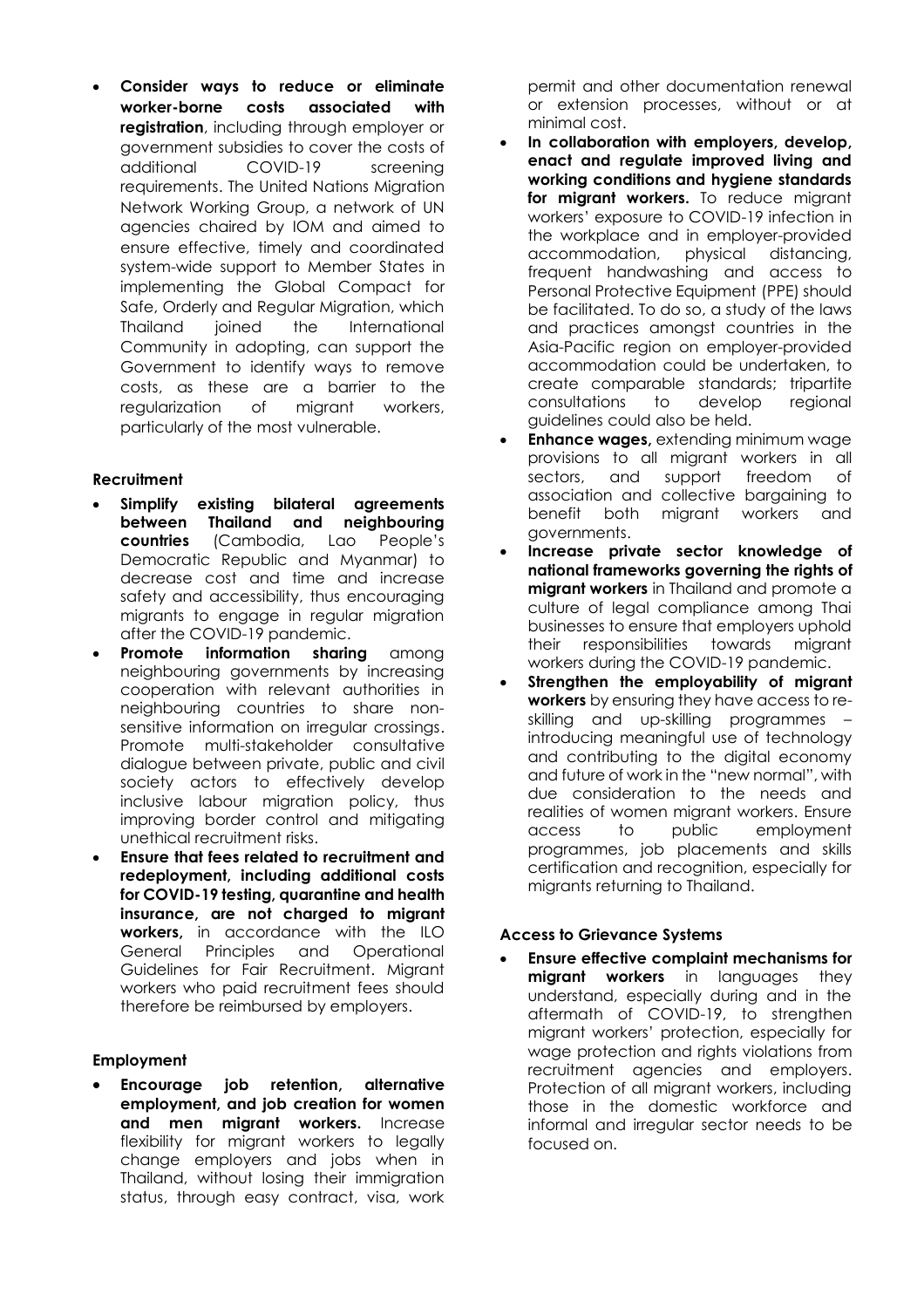#### **Access to Social Services**

- **Expand labour and social protection laws** to ensure universal health and social coverage for men and women migrant workers irrespective of their sector of employment, especially during and in the aftermath of COVID-19. Develop bilateral agreements on the portability of social protection for migrant workers between ASEAN Member States.
- **Ensure all migrant workers have access to health care, social protection and essential services** (including free COVID-19 testing, treatment and vaccination, with translation services and forms in migrant worker languages)**,** regardless of their immigration status.

#### **Access to Emergency Relief**

- **Ensure access of all migrant workers in all sectors to COVID-19 social protection and emergency relief measures, income support and unemployment benefits.** Migrants should not be prevented access due to status, legal or other documentation requirements, language, culture or other barriers.
- **Establish referral networks with key ministries in collaboration with workers' organizations, civil society organizations and migrant communities for immediate health assistance, protection needs, and distribution of immediate emergency relief items** such as food, PPE, hygiene items, other basic needs, and information on the pandemic, to ensure that these reach the most vulnerable migrant populations. Special efforts should be made to reach migrants, irregular migrants, domestic migrant workers, and migrants employed in the informal sector.
- **Ensure the availability and accessibility to low- or no-cost remittance services**, including digital services, during crises. If migration costs are being borne by workers and there have been financial services for migration costs, the financial sector should consider the rescheduling of, or moratorium on, loan repayments and debt from migration.
- **Adopt emergency preparedness plans for migrant workers at company, embassy, national, bilateral and regional levels**. Emergency preparedness plans should be gender-responsive and developed through tripartite-discussion and social dialogue to ensure a cohesive and responsive wholeof-society approach.

#### **Return and Reintegration**

• **Assist, in collaboration with employers, return and reintegration to countries of origin during crises.** Ensure that genderresponsive quarantine facilities are available, free of cost, and have adequate safety measures. Governments and employers are to facilitate the voluntary return of migrants during crises. Setting up of contingency funds to cover repatriation costs should also be considered at national level.

#### **Other**

• **Consider a moratorium on arrests and detention of migrant workers**, or at least, alternative options to detention. If detention takes place, ensure infection prevention and control measures are in place, as well as adequate facilities for isolation and quarantine, and maintain gender-responsive measures within these facilities.

# **Theme 2: Legal, social protection, intervention and remedies for migrant children and children belonging to ethnic groups**

During the COVID-19 pandemic, children, especially children along the border, living on the streets and from minority groups, have faced difficulties similar to those of adults, yet worsened by physical and mental vulnerabilities. The pandemic has affected access to education and children's psychosocial, health and nutritional well-being. The recommendations for the Royal Thai Government are as follows:

- **Increase remote learning opportunities and capacities for teachers and students**, especially those lacking technological skills or having insufficient equipment.
- **Develop a new curriculum model** to enable remote learning and adjust existing curriculum to promote local knowledge and skills that increase children's resilience and capability to cope with changes, risks and uncertainties.
- **Carry out supplementary activities** to fill in the gap of inadequate teaching time.
- **Promote other forms of education**, including through non-formal and learning centres to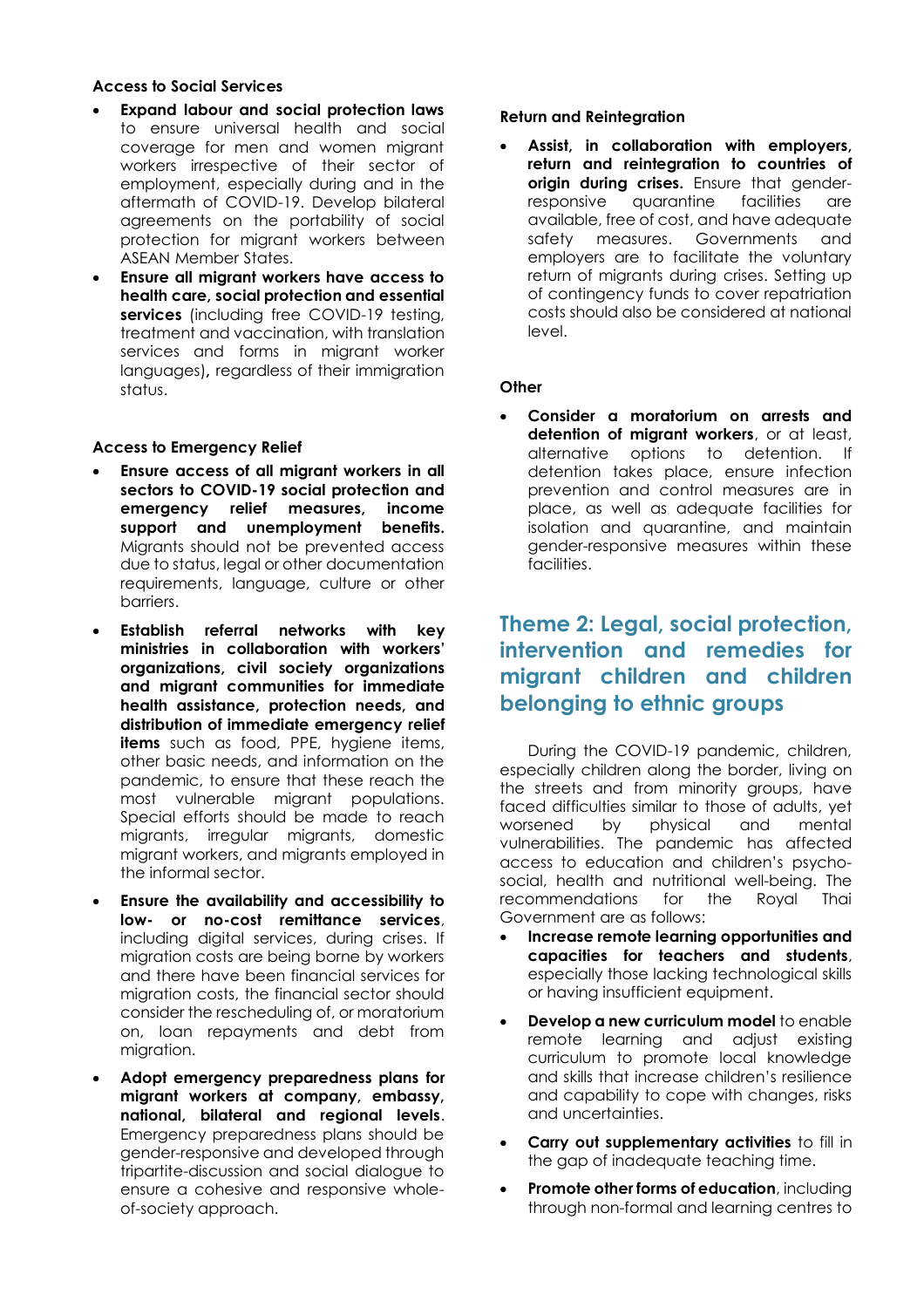keep children, especially migrant and vulnerable groups, in a safe and inclusive environment.

- **Ensure student mapping and inclusive education** to prevent school dropouts and children being left out of education system.
- **Increase teachers and parents' motivation and employment opportunities** so they continue supporting children's education.
- **Increase awareness and access to information** for migrant students, parents and communities on existing education opportunities.
- **Increase teacher-parent collaboration and community protection** to prevent children from engaging in risky activities and discrimination outside school.
- **Prioritize critical measures to prevent violence, exploitation and abuse** of children who live in areas under mobility restriction, and/or socioeconomically disadvantaged.
- **Set up and/or increase response services** for children in nutrition and immunization programmes.

### **Theme 3: Information and communication provided to migrant workers**

- **Raise awareness via campaigns and media targeting the general public** to increase recognition of the contribution of women and men migrant workers to Thailand's economy and to combat discrimination, stigma and hate speech targeting migrant workers, therefore improving social cohesion.
- **Provide, in collaboration with employers, timely and accurate information to migrant workers,** in languages they understand, through accessible and appropriate channels, and in a gender-responsive manner, on policies related to their migration status, employment rights and conditions, access to health care and remedy, and labour, health and safety polices.
- **Engage migrant worker peer leaders** to combat the sharing of wrong or deceiving information on government regulations among migrant worker communities.

**Engage border communities** through awareness raising to combat disinformation propagated by smugglers and traffickers the exploit migrants' vulnerabilities especially during the COVID-19 pandemic when most regular and safe migration options are unavailable.

### **Theme 4: Good practices on pandemic and labour migration management**

Case One: Singapore and management of migrant workers during the COVID-19 outbreak

In April–May 2020, an alarming outbreak of COVID-19 took place in migrant communities in Singapore. A total of 54,505 out of the 58,320 who tested positive for COVID-19 were migrant workers living in dormitories (out of a total of over 320,000 migrant workers living in Singapore). At the peak of the outbreak in April 2020, more than 1,000 new daily cases were being detected in the dormitories. The Government of Singapore acted swiftly and aggressively to stabilize the situation. By August 2020, all migrant workers living in dormitories had been tested for COVID-19 at least once. Almost all of them have since been cleared to resume work safely. In December 2020, an outbreak of COVID-19 was detected in Samutsakorn province in Thailand 12,130 workers of the roughly 240,000 migrant workers in the province, tested positive (as of February 2021). Efficient management to contain COVID-19 outbreaks in migrant communities is required in countries with a high number of migrant workers.

Singapore's government good practices against COVID-19 in migrant communities included the swift decision to contain the outbreak, active testing of migrant workers, quickly identifying potential new cases, provision of medical support at the dormitories, and ensuring access to health clinics nationwide, disinfection of dormitories, and systematic tests of all migrant workers living in dormitories to better follow up and control of the disease.

#### **Recommendations for governments in countries with a significant number of migrant populations:**

• Countries with a high number of migrant workers should consider **the vulnerability of workers who live in crowed areas,** and where social distancing is impossible.